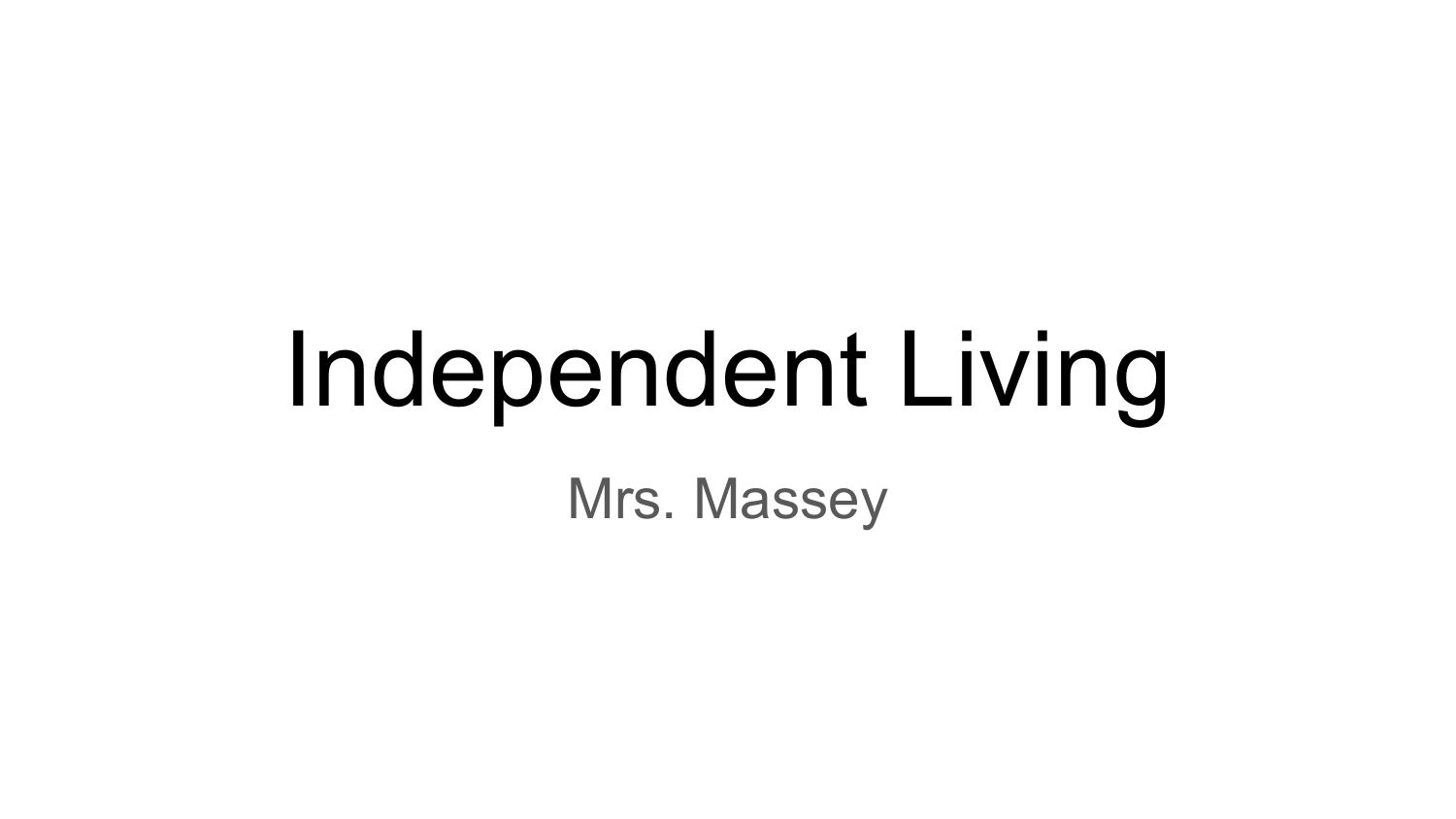## About Mrs. Massey

- ❖ University of Louisville
	- $\triangleright$  Bachelors in Development Handicapped and Elementary Education
	- $\triangleright$  Masters in Special Education with a focus in Autism
- ❖ Teaching career:
	- $\geq$  2 years Cleveland Municipal District
	- ➢ 10 years Madison Local Schools
	- $\geq$  13 years Solon High School

Contact information: cherylmassey@solonboe.org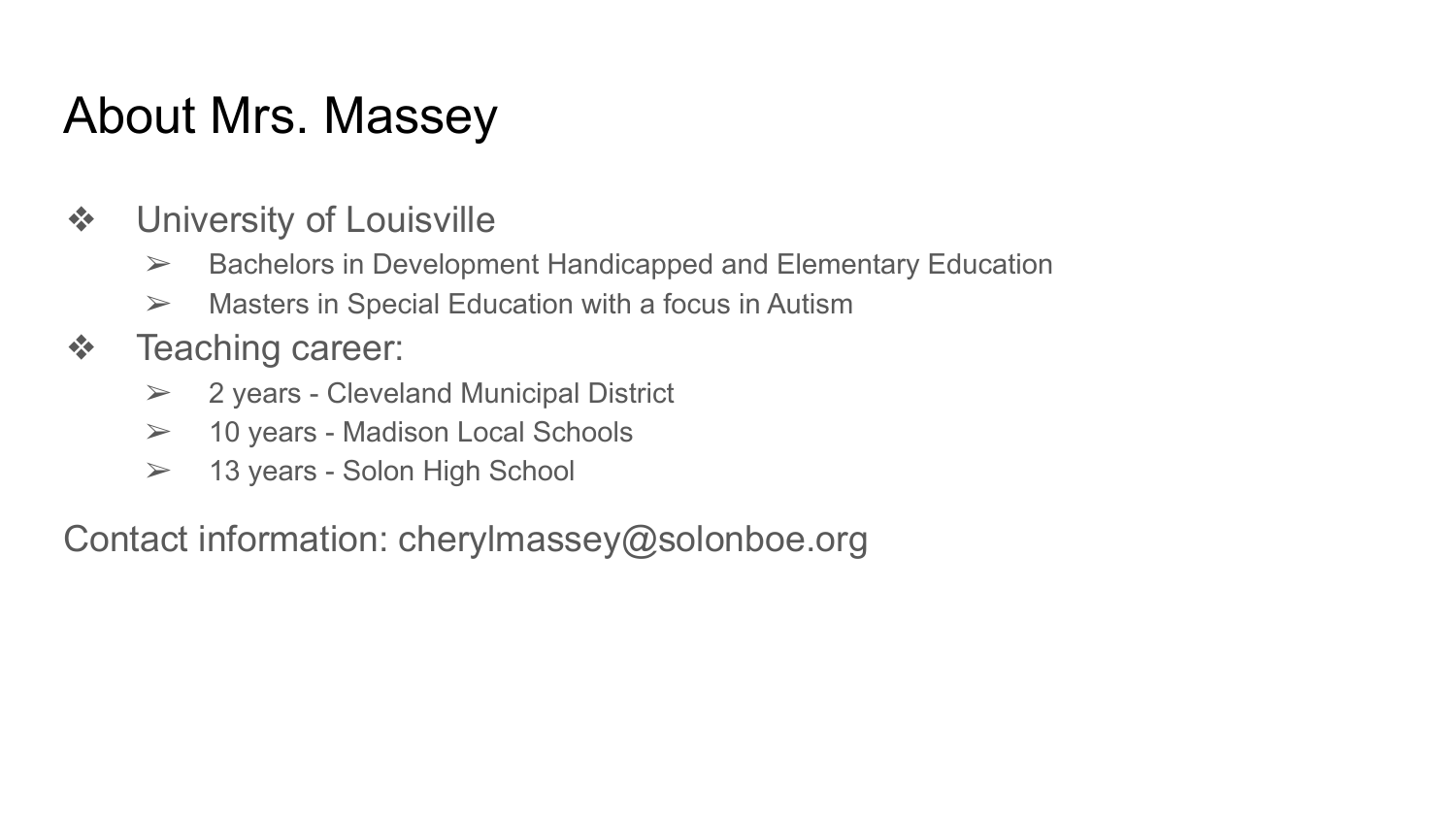# Independent Living Program

To provide students opportunities to develop and generalize independent living skills across environments.

- Traveling Cafe
- MedWish
- Grab and Go Breakfasts
- Recreation/Leisure Skills

• Additional activities will be added throughout the year as appropriate.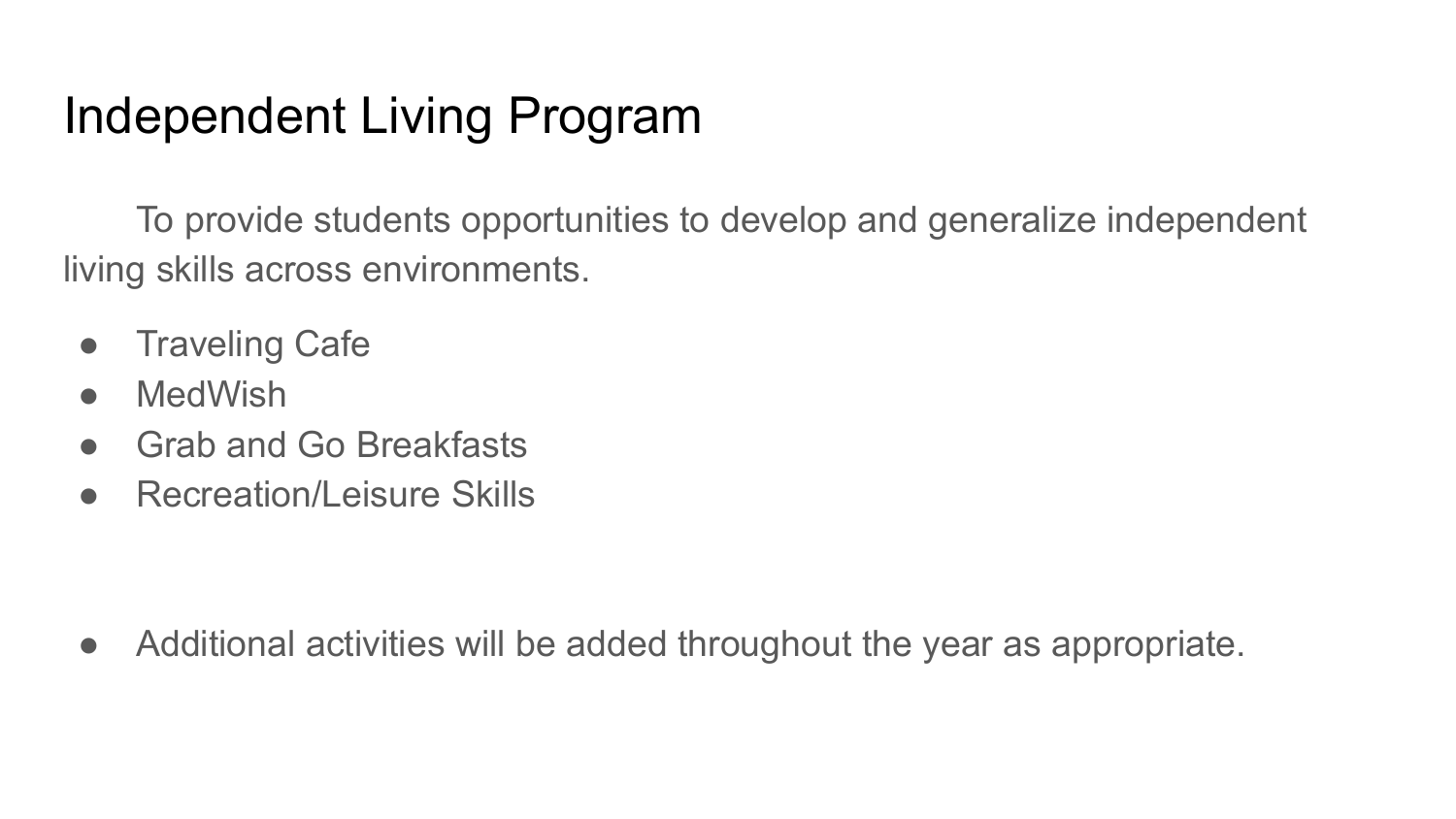# Traveling Cafe

The Traveling Cafe is a cart with a variety of beverages and drinks the students take to different locations within the district for staff members.

Skills:

- Communication
- Using a Keurig to make coffee, tea and hot chocolate
- Reading and filling orders
- Navigating
- Safety
- Cooking/following a recipe
- Money handling
- Washing dishes/dishwasher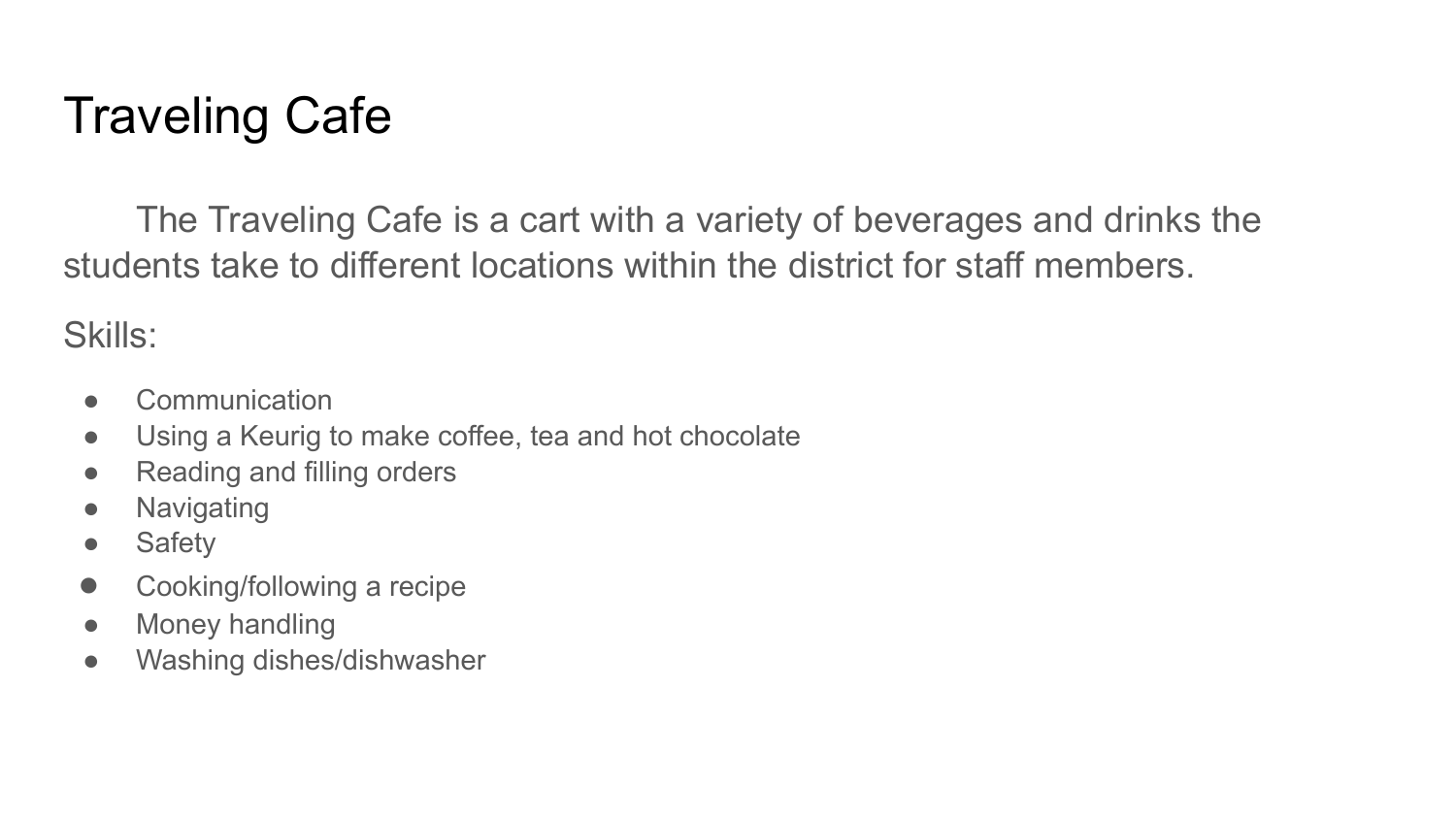# MedWish

MedWish is a nonprofit organization that distributes donated medical supplies to third world countries.

Skills:

- Sorting like items
- Checking expiration dates
- Re-packaging
- Communication
- Safety
- Following directions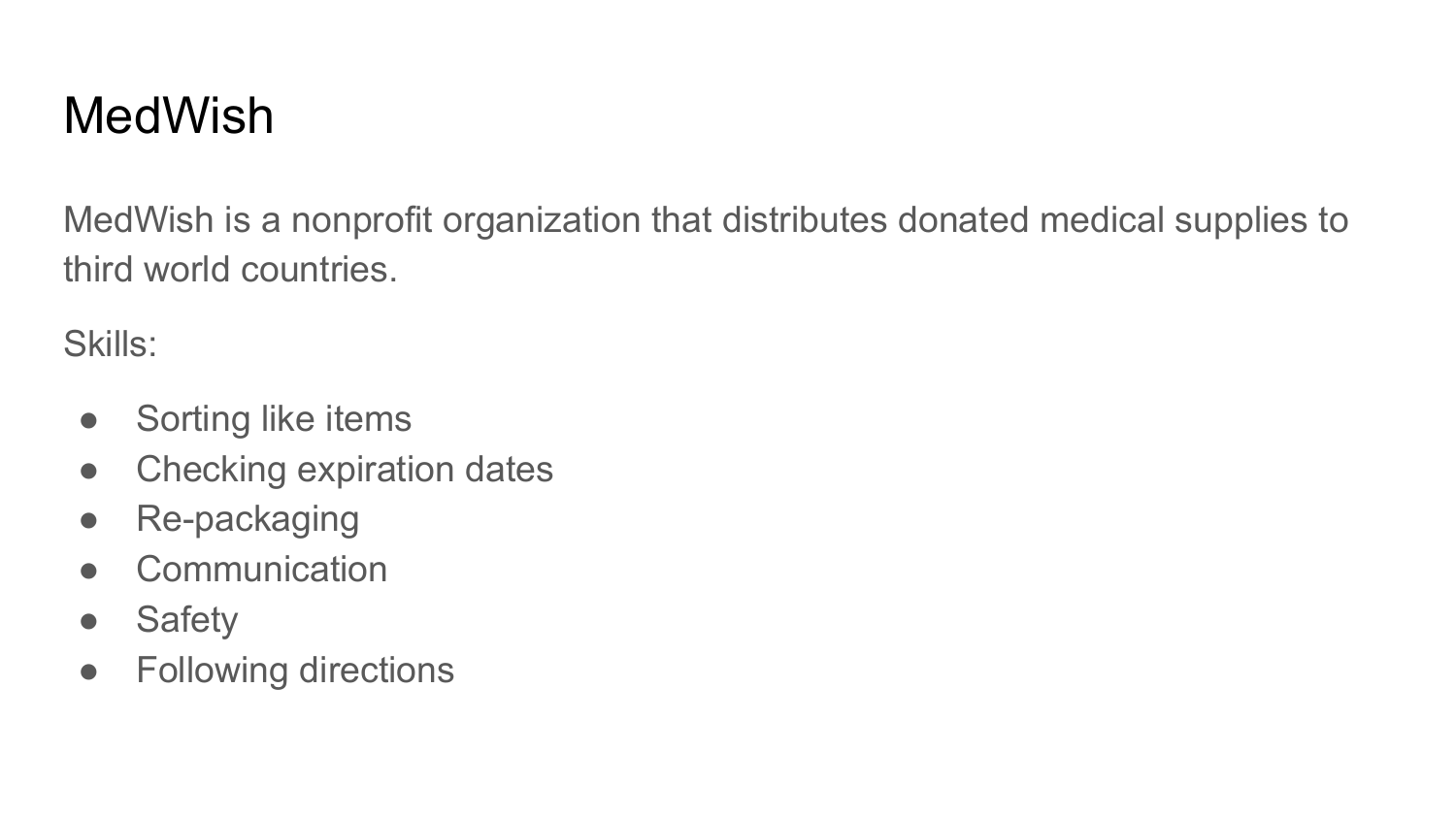### Grab and Go Breakfast

The Grab and Go Breakfast program is a new program to Solon High School. This program provides a small breakfast for EXCEL TECC students who leave for their programs before 6 am and return to the high school for lunch after 11 am.

Skills:

- Following directions
- Multi-step task
- Communication
- Task completion